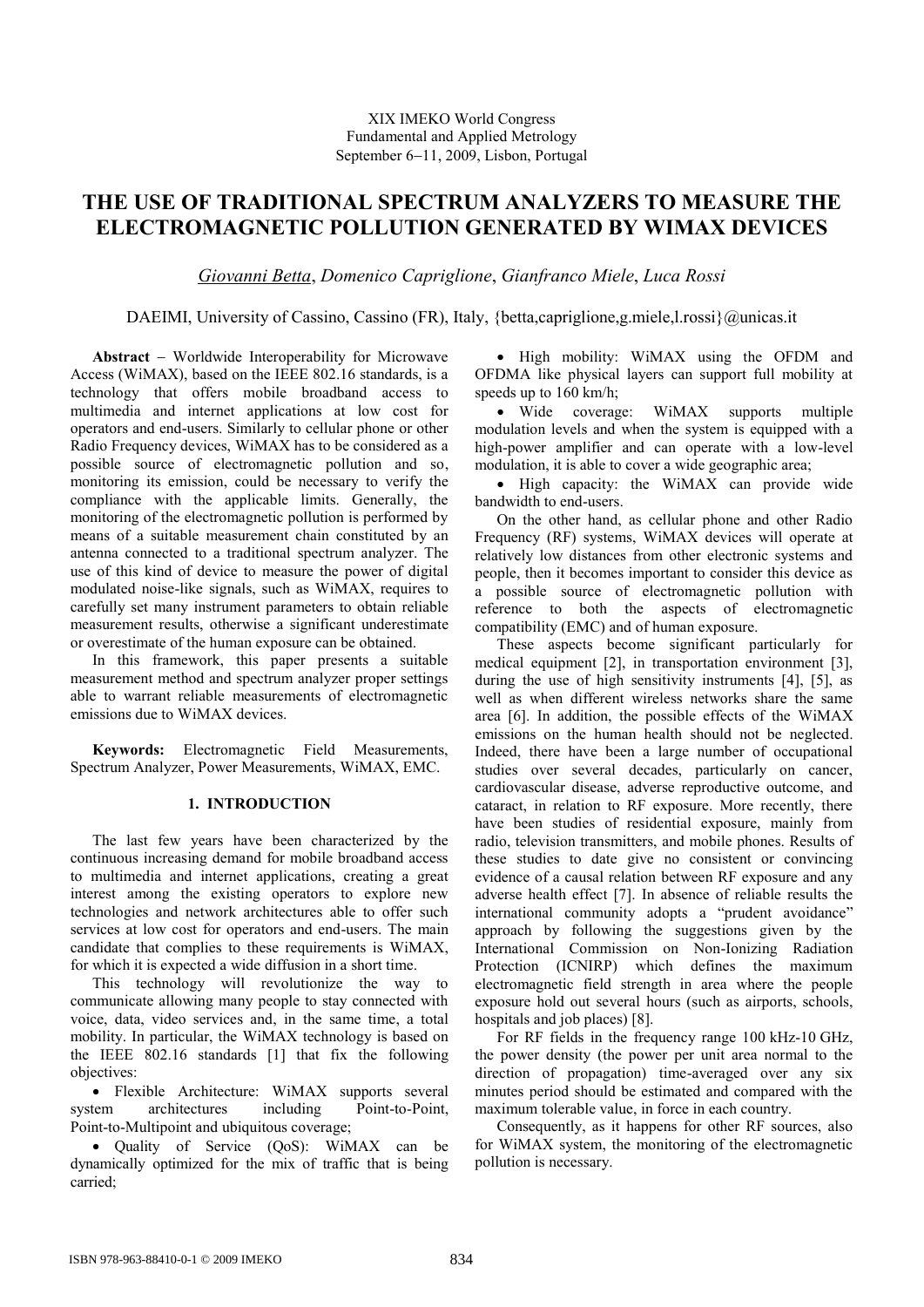To this aim, as suggested by international recommendations, a suitable measurement chain have to be employed. It should be constituted by an antenna connected to a spectrum analyzer which is employed to estimate the power detected in a specific bandwidth [9]. As for the spectrum analyzer, general guidelines about the best instrument settings (span, resolution bandwidth, video bandwidth, sweep time, detector) are given only for "traditional" sources such as FM and AM radio, TV, Global System for Mobile Communications (GSM), Universal Mobile Telecommunications System (UMTS) [9], [10]. On the contrary, no guidelines are provided for modern signals, such as digital terrestrial communications (DVB), WiFi, and WiMAX to cite a few.

Generally, as for noise-like signals characterized by wide bandwidths and often pulsed transmission modes, the use of specific modern high-cost instruments is suggested, such as Vector Signal Analyzers, and Real Time Spectrum Analyzers [11]. But, the monitoring of the electromagnetic fields requires other instrument properties, such as small size, light weight and low-cost that are instead met in a traditional medium performance portable spectrum analyzers [9]. They rarely have adequate resolution bandwidths (needed to assure reliable measurements also in the case of wideband signals, as for example WiMAX signals) or they are provided of proper facilities which can help the user through suitable automatic measurement procedures. Also in presence of automatic procedures, the measurements on digital modulated signal can be improved by carefully selecting some parameters including the detector, the sweep time, the measurement method, the Intermediate Frequency and Video filters bandwidths [10].

With reference to WiMAX, in [12] a theoretical study has investigated the capability of use a traditional spectrum analyzer to evaluate the electromagnetic pollution provided by WiMAX devices, but no experimental validation was provided by carrying out the measurements with actual instruments on real signals. In addition, the great variety of WiMAX physical layer setting (mainly in terms of modulation, bandwidth and operating mode) was not considered.

In this framework, starting from previous experience in the field [13]-[15], the authors investigate on the feasibility of reliably measuring the electromagnetic fields strength due to WiMAX devices by means of traditional spectrum analyzers. To this aim an experimental measurement campaign on a large set of actual and emulated WiMAX signals has been performed.

## **2. OVERVIEW OF WIMAX TECHNOLOGY**

The WiMAX Forum is a consortium that has promoted the IEEE 802.16 standards for broadband wireless access systems.

The original IEEE 802.16 [16] standard offered a point-to-point communication link using traditional Quadrature Amplitude Modulation (QAM) and it works between 10 GHz and 66 GHz [17], [18]. Successively in 2004 the WiMAX Forum emanated a new standard known as 802.16d [17] that gives radical changes to 802.16



physical layer containing specifications for the operations between 2 GHz and 11 GHz. In particular, operational frequencies in 10-66 GHz respects the [16], while for frequencies below 11 GHz, where propagation without Line On Site (LOS) must be accommodated, other two alternatives are provided: (i) Orthogonal Frequency Division Multiplexing (OFDM) and (ii) Orthogonal Frequency Division Multiple Access (OFDMA). The former uses OFDM symbols constituted by 256 subcarriers with a variable carrier spacing and consequently it can transmit on different channel bandwidths from 1.25 MHz to 28 MHz. The OFDMA mode can serve various subscribers simultaneously, assigning each subscriber a specific group of subcarriers called sub-channel (see Fig. 1). Each symbol is constituted by 2048 carriers [20].

The enhancement necessity of nomadic, portable and mobile wireless access, has brought the WiMAX Forum to promote a new standard the IEEE 802.16e [19] that provides improved support for intercell handoff, directed adjacent-cell measurement, and sleep modes to support low-power mobile station operation. Moreover as transmission method the standard IEEE 802.16e uses the Scalable OFDMA (SOFDMA) that is similar to OFDMA. This transmission mode scales the Fast Fourier transform (FFT), used to make the symbols, to the channel bandwidth in order to keep the carrier spacing constant across different channel bandwidths. Constant carrier spacing results in a higher spectrum efficiency in wide channels, and a cost reduction in narrow channels. In IEEE 802.16e standard FFT subcarrier numbers are 128, 256, 512, 1024 or 2048 in 1.25, 2.5, 5, 10, 20 MHz bandwidths respectively [20].

The IEEE 802.16d/e standards define a set of adaptive modulation that can be used to trade-off data rates for system robustness under various wireless propagation and interference conditions. The allowed modulation types are Binary Phase Shift Keying (BPSK), Quadrature Phase Shift Keying (QPSK), 16-Quadrature Amplitude Modulation (16- QAM) and 64-QAM.

Moreover WiMAX systems can be deployed as Time Division Duplexing (TDD), Frequency Division Duplexing (FDD), or Half-Duplex FDD. In the TDD configuration, the base station (BS) and subscriber equipment transmit (SE) on the same RF frequency but at a different time. In the FDD configuration, they transmit on separate RF frequencies and overlap each other at a specific time. The Half-Duplex FDD configuration combines the characteristics of FDD and TDD. However, the BS and SE transmit on different frequencies like FDD, and at different time like TDD.

## **3. THE PROPOSED APPROACH**

The assessment of RF electromagnetic field strength requires the estimation of the time-averaged power over any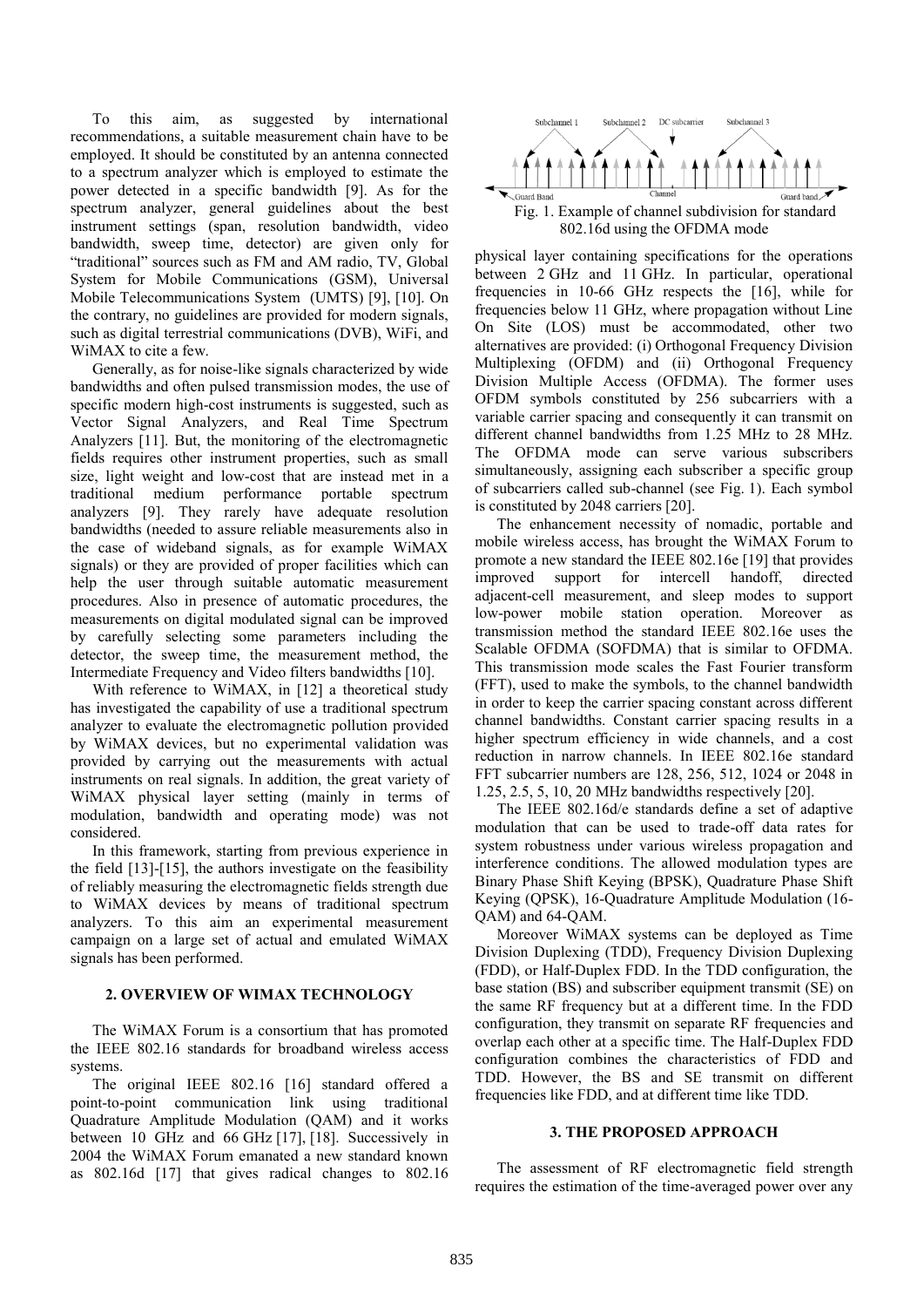six minutes period by means of a measurement chain composed by three fundamental components: a probe (typically a broadband antenna) able to detect the electromagnetic field, a frequency selective instrument able to identify the spectral components of the input signal and a shielded cable for connecting the probe and the measurement instrument. The electromagnetic field strength at a given point can be derived by the measurement of the equivalent plane wave power density (the power per unit area normal to the direction of propagation),  $S_{EQ}$  [dBW/m<sup>2</sup>]:

$$
S_{EQ} = P_{SA} + C_A + AF \tag{1}
$$

where  $P_{SA}$  [dBW] is the time-averaged power over a six minutes period measured with the spectrum analyzer,  $C_A$  is the cable attenuation [dB], *AF* [dB/m] is the antenna factor.

Of course, all the components of the measurement chain contribute to the overall accuracy. Typically, the overall uncertainty component due to the cable attenuation, antenna factor, and mismatching with the measurement instrument is less than  $\pm$  1.5 dB [21]. Consequently, to obtain an overall measurement uncertainty no greater than  $\pm 2.0$  dB (as required in [9]) is fundamental that all systematic and random contributions due to the *PSA* measurement are smaller than about  $\pm$  1.3 dB. In addition, this value has to be further reduced when the measured level approaches the applicable exposure limit. These hard constraints, first of all, require to precisely quantify and correct all the systematic effects involved during the measurements, which could be even more significant in the case of pulsed digital modulated signals with high modulation frequencies such as WiMAX. Indeed, besides the well known level uncertainty typical of a spectrum analyzer, other level errors on the average power can be introduced when pulsed and digital modulated signals are measured [22].

As described in the previous section, WiMAX can operate in many ways by adopting different modulation schemes, by allocating different channel bandwidth and data rate and by using different channel access techniques. All these peculiarities can make critical both the spectrum analyzer settings and the measurement method which should carefully set to obtain reliable power measurement results. Otherwise, a significant underestimate or overestimate of the human exposure can be obtained.

Therefore, in order to guide the user to the most proper choices, a suitable measurement setup has been realized to accurately characterize the WiMAX radiated emissions (see fig. 2). A signal generator Agilent Technologies™ E4438C provided of WiMAX personality is used to emulate the WiMAX signals. It is connected to a 2-way power divider by means of a suitable calibrated coaxial cable (C1). The first output of the power divider is directly connected to a reference instrument (via its own probe), instead the second output to a traditional spectrum analyzer by means of a suitable calibrated coaxial cable (C2). Since its good accuracy  $(< 0.2$  dB) and repeatability, a RF power meter Agilent Technologies™ N1911A, equipped with a broadband probe, N1921A (50 MHz-18 GHz input frequency range) and with IEEE 802.16 measurement personality has been used as reference instrument.



Fig. 2. Measurement setup for the characterization of the WiMAX radiated emissions

As for the measurement method, since the WiMAX signal features, the "channel power" and "zero-span" measurement techniques are the most proper [10], [13]. Then, several parameters including span analysis, sweep time, resolution bandwidths, integration bandwidth and detector have been varied with the aims of identifying the more appropriate instrument settings which allow the deviation from the reference instrument to be minimized. From the analysis of these deviations the eventual systematic and random contributions due to the spectrum analyzer will be quantified, thus allowing a suitable measurement methodology and instrument settings to be defined.

#### **4. EXPERIMENTAL RESULTS**

The results achieved by using a general purpose spectrum analyzer ESA 4402B (9 kHz-3 GHz input frequency range) by Agilent Technologies™ are reported in this section.

The analyses have been carried out by fixing the output power of the generator at 10 dBm-amplitude, the center frequency of the signal at 2.4 GHz, a frame duration of 5 ms and a FFT size of 1024.

#### *A. Detector and sweep time effects*

The analyses were carried out by considering two generator settings (here in after *A* and *B*) IEEE 802.16 compliant. They differ from one another only for the channel bandwidth imposed (10 MHz and 28 MHz, respectively).

As for the spectrum analyzer, since it maximum IF filter bandwidth was 5 MHz (less than the selected WiMAX channel bandwidths), the "channel power" measurement method was employed, having fixed the analysis span at 40 MHz, the Resolution Bandwidth (RBW) at 300 kHz, and the Video Bandwidth (VBW) at 3 MHz, automatically selected by the instrument. Instead, the integration bandwidths (IBW) equal to 10 MHz and 28 MHz were considered for *A* and *B* generator settings, respectively. Three values of sweep time (here in after *ST*) were considered: 1 s, 60 s and 360 s. They require 360, 6 and 1 acquired traces, respectively, for providing an average value calculated over a six-minute time period (as required for the RF electromagnetic pollution assessment).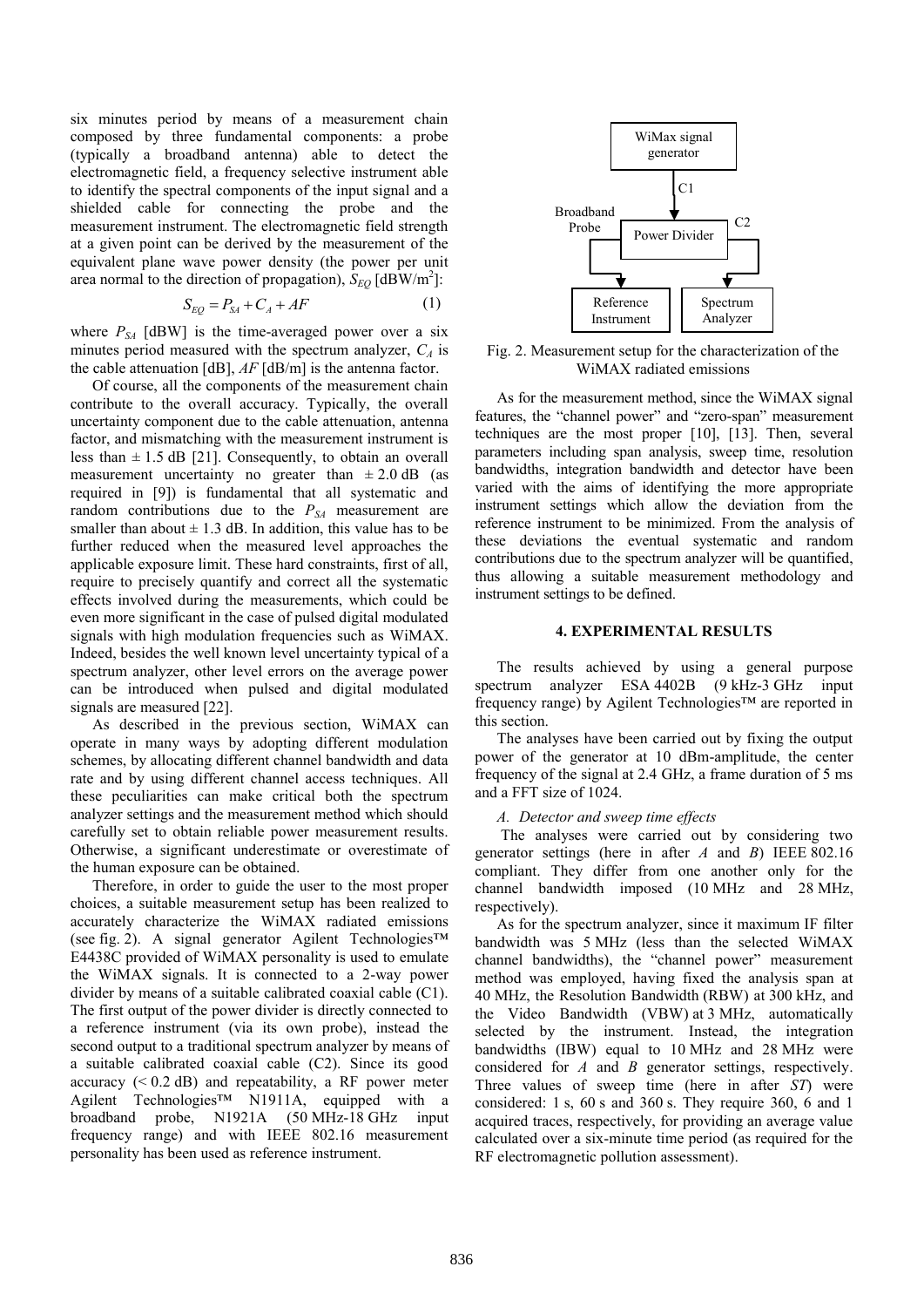

Fig. 3.  $\Delta$  versus the sweep time (ST) for different detectors (generator setting *A* is involved).



Fig. 4.  $\Delta$  versus the sweep time (ST) for detector Power RMS and Sample (generator setting *A* is involved).

As for the detector, in order to investigate its effect on the measurement results the experiments were performed by considering the following ones: Positive Peak, Sample, Power Average RMS, Video Average. Even if the best performance are expected for the Power Average RMS detector (since the WiMAX signal features) [\[10\],](#page-5-0) [\[11\],](#page-5-1) [\[13\],](#page-5-2) [\[22\],](#page-5-3) the main reasons for investigating on the detector effects are: 1) low-cost portable spectrum analyzers are often not equipped with the RMS detector (often they have Sample and Peak); 2) if the effect of the detector is systematic it can be quantified to provide a suitable correction factor; 3) generally the instrument default settings automatically select the detector apart from the characteristics of the input

Table 1. Δ: Comparison between the spectrum analyzer and the reference instrument for different detectors and sweep

times.  $\sigma_{SA}$ : spectrum analyzer mean standard deviation,  $\sigma_{PM}$ : power meter mean standard deviation. (generator setting *A* is involved)

| <b>Detector</b>  | <b>Sweep Time</b><br>s | $\Delta$ [dB] | $\sigma_{SA}$<br>[dB] | $\sigma_{PM}$<br>[dB |
|------------------|------------------------|---------------|-----------------------|----------------------|
| Power RMS        |                        | $-0.34$       | 0.03                  | 0.01                 |
|                  | 60                     | $-0.31$       | 0.06                  | 0.01                 |
|                  | 360                    | $-0.23$       | 0.16                  | 0.02                 |
| Sample           |                        | $-0.43$       | 0.30                  | 0.01                 |
|                  | 60                     | 0.81          | 1.59                  | 0.00                 |
|                  | 360                    | 1.07          | 2.86                  | 0.01                 |
| Video<br>Average |                        | $-40.15$      | 0.17                  | 0.01                 |
|                  | 60                     | $-41.35$      | 0.09                  | 0.01                 |
|                  | 360                    | $-41.29$      | 0.18                  | 0.01                 |
| Peak             | 1                      | 20.27         | 0.08                  | 0.01                 |
|                  | 60                     | 20.33         | 0.08                  | 0.00                 |
|                  | 360                    | 20.25         | 0.04                  | 0.01                 |



Fig. 5.  $\Delta$  versus the sweep time (ST) for different detectors (generator setting *B* is involved).





signal to be analyzed.

Figure 3 reports the obtained results, showing the mean deviation (estimated on ten consecutive experiments), Δ, of the spectrum analyzer measurements from the reference instrument for different sweep times and detectors. For each configuration, the mean value  $\Delta$  and the corresponding experimental standard deviation (σ) are also reported in table 1.

The obtained results prove that the Power Average RMS detector offers the best performance in terms of both bias and repeatability, with values allowing reliable results to be achieved ( $(|\Delta| + \sigma_{SA}) < 1.3$  dB) apart from the selected sweep time. As for the Video Average and Peak detectors, they

Table 2. Δ: Comparison between the spectrum analyzer and the reference instrument for different detectors and sweep times.  $\sigma_{SA}$ : spectrum analyzer mean standard deviation,  $\sigma_{PM}$ : power meter mean standard deviation. (generator setting *B* is involved)

| <b>Detector</b> | <b>Sweep Time</b><br>sl | $\Delta$ [dB] | $\sigma_{SA}$<br>[dB] | $\sigma_{PM}$<br>[dB] |
|-----------------|-------------------------|---------------|-----------------------|-----------------------|
|                 |                         | $-0.24$       | 0.04                  | 0.01                  |
| Power RMS       | 60                      | $-0.29$       | 0.23                  | 0.01                  |
|                 | 360                     | 0.04          | 0.12                  | 0.01                  |
|                 |                         | $-0.99$       | 1.44                  | 0.01                  |
| Sample          | 60                      | $-0.37$       | 0.08                  | 0.01                  |
|                 | 360                     | $-0.59$       | 3.18                  | 0.01                  |
|                 |                         | $-33.46$      | 0.08                  | 0.01                  |
| Video Average   | 60                      | $-33.48$      | 0.07                  | 0.01                  |
|                 | 360                     | $-33.47$      | 0.04                  | 0.01                  |
|                 |                         | 28.13         | 0.04                  | 0.00                  |
| Peak            | 60                      | 27.81         | 0.01                  | 0.00                  |
|                 | 360                     | 28.72         | 0.02                  | 0.00                  |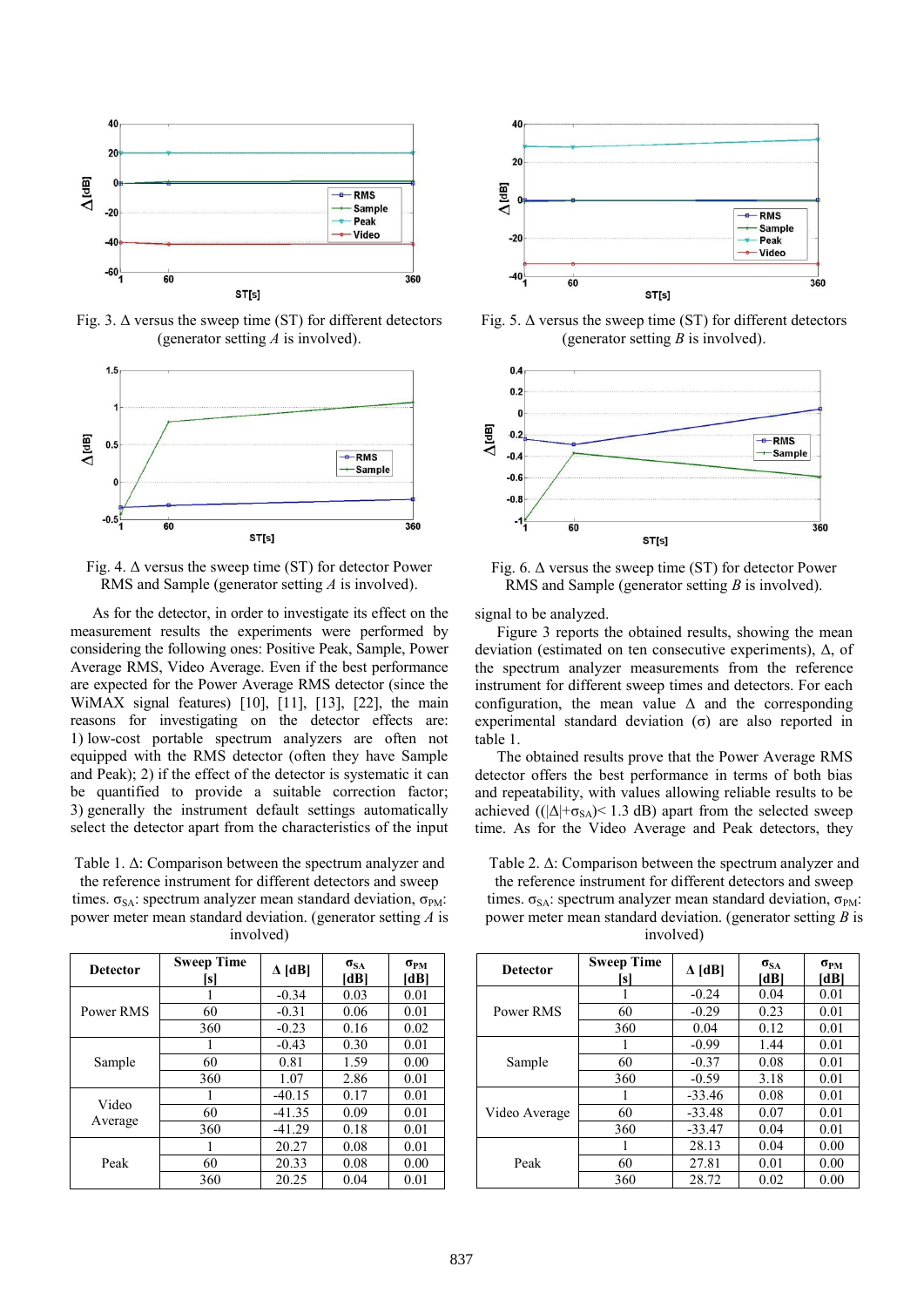Table 3. Δ: Comparison between the spectrum analyzer and the reference instrument for different spans and sweep times.  $\sigma_{SA}$ : spectrum analyzer mean standard deviation,

| <b>Detector</b>     | Span     | Sweep<br><b>Time</b><br>[s] | л<br>[dB] | $\sigma_{SA}$<br>[dB] | $\sigma_{PM}$<br>[dB] |
|---------------------|----------|-----------------------------|-----------|-----------------------|-----------------------|
| Power<br><b>RMS</b> | $40$ MHz |                             | $-0.34$   | 0.02                  | 0.01                  |
|                     |          | 60                          | $-0.31$   | 0.05                  | 0.00                  |
|                     |          | 360                         | $-0.13$   | 0.16                  | 0.01                  |
|                     | 20 MHz   |                             | $-0.22$   | 0.06                  | 0.01                  |
|                     |          | 60                          | $-0.15$   | 0.07                  | 0.00                  |
|                     |          | 360                         | $-0.14$   | 0.08                  | 0.01                  |
|                     | 15 MHz   |                             | $-0.28$   | 0.08                  | 0.00                  |
|                     |          | 60                          | $-0.26$   | 0.09                  | 0.01                  |
|                     |          | 360                         | $-0.42$   | 0.09                  | 0.00                  |

 $\sigma_{PM}$ : power meter mean standard deviation. (generator setting *A* and RMS detector are involved)

show the worst performance in terms of bias with a power overestimate for the Peak detector and a power underestimate for the Average one.

Both these detectors offer good repeatability and their performance do not depend from the sweep time. Vice-versa, the Sample detector offers relatively small biases that are compensated by the largest measurement dispersion (see fig.4). Among the considered sweep times, only ST = 1 s allows the condition  $(|\Delta| + \sigma_{SA}) < 1.3$  dB to be satisfied, thus warranting the measurement uncertainty required i[n \[9\].](#page-5-4)

As for the generator setting *B*, similar considerations with respect to setting *A* can be made about the behavior of the detectors (see figures 5-6 and table 2). More in detail, the Power RMS shows the best performance in terms of both bias and repeatability whereas Average and Peak provide a power underestimate and overestimate, respectively. Their biases are incremented of about 7-8 dB with respect to ones achieved with the generator setting *A*, and good repeatability are achieved. As for the Sample detector, also in this case the bias is relatively small even if this kind of detector offers the worst repeatability. In particular, among the considered sweep times, only  $ST = 60$  s allows the condition  $(|\Delta| + \sigma_{SA}) < 1.3$  dB to be satisfied.

#### *B. Span effects*

The influence of the span was experimentally evaluated by fixing the following spectrum analyzer settings:  $IBW = 10$  MHz,  $RBW = 300$  kHz and  $VBW = 3$  MHz.

Three values of *ST* were selected (1 s, 60 s and 360 s) and the Power RMS and Sample detectors have been considered.

The span values considered were: 40 MHz, 20 MHz and 15 MHz. For each configuration, ten consecutive experiments were carried out.

Table 3 and 4 synthesize the obtained results showing the deviation, Δ, between the measurements achieved by the spectrum analyzer and the reference instrument for different spans, sweep times and detectors.

Focusing the attention on the Power RMS detector (Table. 3), some considerations can be drawn:

| Table 4. $\Delta$ : Comparison between the spectrum analyzer    |  |  |  |  |
|-----------------------------------------------------------------|--|--|--|--|
| and the reference instrument for different spans and            |  |  |  |  |
| sweep times. $\sigma_{SA}$ : spectrum analyzer mean standard    |  |  |  |  |
| deviation, $\sigma_{PM}$ : power meter mean standard deviation. |  |  |  |  |
| (generator setting $A$ and Sample detector are involved)        |  |  |  |  |

| <b>Detector</b> | Span     | Sweep<br>Time<br>[s] | л<br>[dB] | $\sigma_{SA}$<br>[dB] | $\sigma_{PM}$<br>[dB] |
|-----------------|----------|----------------------|-----------|-----------------------|-----------------------|
| Sample          | 40 MHz   |                      | $-0.43$   | 0.30                  | 0.01                  |
|                 |          | 60                   | 0.81      | 0.47                  | 0.01                  |
|                 |          | 360                  | 1.07      | 0.20                  | 0.00                  |
|                 | $20$ MHz |                      | $-0.03$   | 0.57                  | 0.01                  |
|                 |          | 60                   | $-1.29$   | 0.36                  | 0.00                  |
|                 |          | 360                  | $-1.24$   | 1.11                  | 0.01                  |
|                 | 15 MHz   |                      | $-0.69$   | 0.31                  | 0.01                  |
|                 |          | 60                   | $-0.23$   | 1.47                  | 0.00                  |
|                 |          | 360                  | $-0.23$   | 1.56                  | 0.00                  |

- i) fixed the span, the sweep time do not influence significantly the measurement results in terms of both bias and repeatability;
- ii) fixed the sweep time, the span weakly influence the measurement results with a better performance achieved for 20 MHz and 40 MHz spans, and sweep time equal to 360 s;
- iii) whatever be the combination of sweep time and span considered, we have  $(|\Delta| + \sigma_{SA}) < 1.3$  dB.

As for the Sample detector, given the general larger dispersion of the measurement results, it cannot evidenced a worst or a best configuration. Nevertheless, for each considered span, once again, only the sweep time equal to 1 s allows the condition ( $|\Delta|$ + $\sigma_{SA}$ )< 1.3 dB to be satisfied.

### **5. CONCLUSIONS**

A traditional medium-performance spectrum analyzer was used for measuring the electromagnetic pollution generated by a WiMAX device.

Due to the pulsed and noise-like behavior of the WiMAX signal, the "channel power" method was adopted for evaluating the signal power.

Many experiments were carried out with the aim of identifying the best instrument settings to be employed for achieving accurate measurements.

In particular, the effects of some parameters that could be arbitrary chosen by a user, such as the Sweep Time, the Span and the type of Detector, were analyzed in detail.

The obtained results prove that generally the "channel power" method allows accurate  $( $\pm 1.3$  dB)$  and repeatable power measurements to be achieved if the RMS detector is adopted/available.

If a Sample detector is used, a proper choice of the ST can significantly improve the quality of the measurements, thus allowing to satisfy the minimum requirements defined in technical standard documents concerning the admissible uncertainty in measurements of human exposure to electromagnetic field.

Finally, for given signal characteristics, the use of Peak and Average detectors seems to be possible because their main consequences are significant biases on the measurement results but characterized by high repeatability